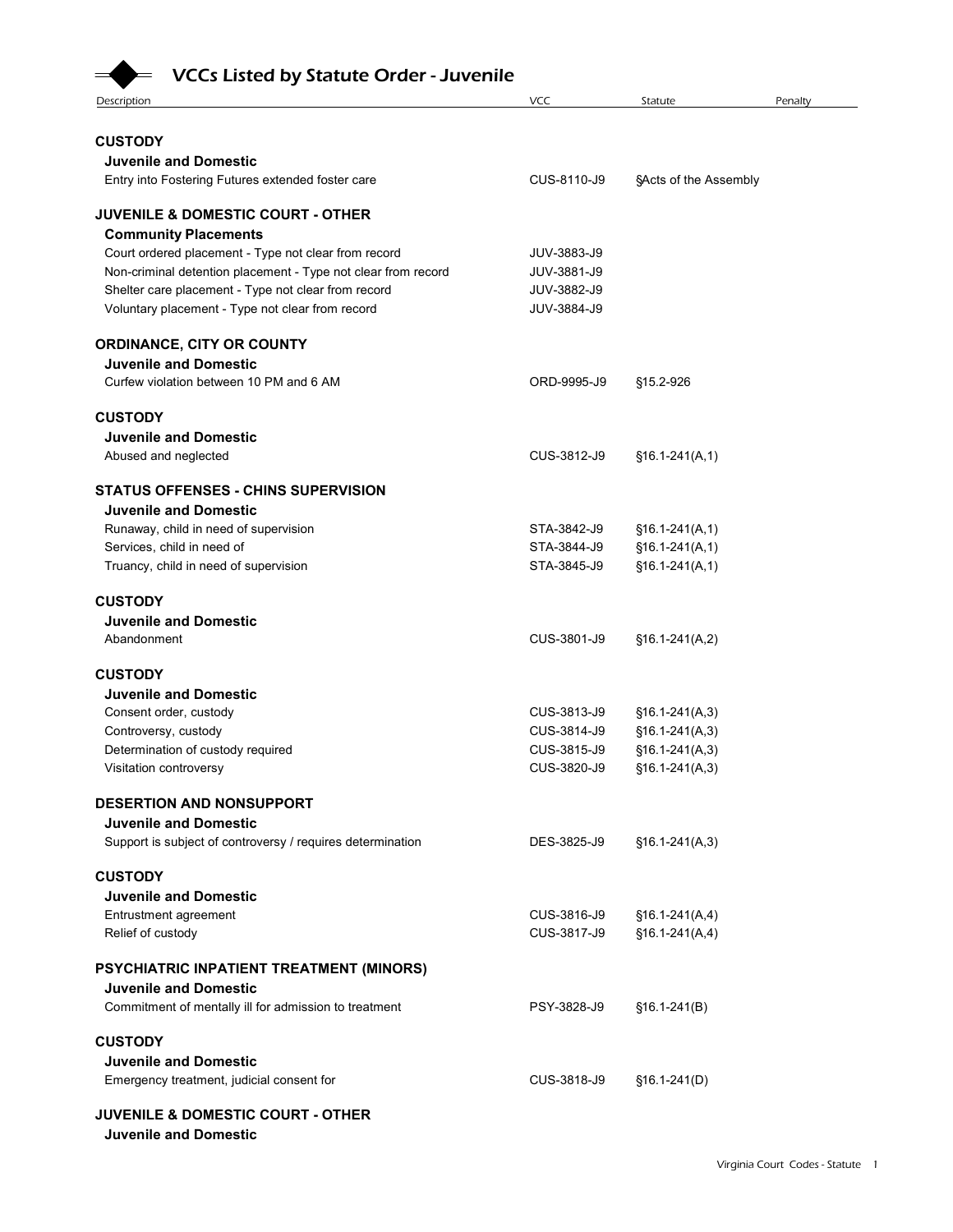| Description                                                                                                                           | <b>VCC</b>  | Statute            | Penalty |
|---------------------------------------------------------------------------------------------------------------------------------------|-------------|--------------------|---------|
| <b>JUVENILE &amp; DOMESTIC COURT - OTHER</b><br><b>Juvenile and Domestic</b>                                                          |             |                    |         |
| Rehabilitation, treatment or services required                                                                                        | JUV-3834-J9 | $$16.1-241(G)$     |         |
| <b>DESERTION AND NONSUPPORT</b><br><b>Juvenile and Domestic</b><br>Spousal support, spouse seeks after separated                      | DES-3824-J9 | $$16.1-241(l)$     |         |
| <b>PATERNITY</b><br><b>Juvenile and Domestic</b><br>Determination of paternity                                                        | JUV-3872-J9 | $$16.1-241(Q)$     |         |
| <b>ADOPTION</b><br><b>Juvenile and Domestic</b><br>Petition filed for judicial assistance with adoption                               | ADO-1411-J9 | $$16.1-241(V)$     |         |
| <b>JUVENILE &amp; DOMESTIC COURT - OTHER</b><br>Sex Offenders/Schools Etc.<br>Petition to allow sex offender on school property, etc. | JUV-3866-J9 | $$16.1-241(X)$     |         |
| <b>SCHOOL - STUDENT'S BEHAVIOR</b><br><b>Type</b>                                                                                     |             |                    |         |
| Order parent to meet with principal                                                                                                   | SCH-3190-J9 | $$16.1-241.2(1)$   |         |
| <b>SCHOOL - STUDENT'S BEHAVIOR</b><br><b>Type</b><br>Order student or parent to participate in programs/treatment                     | SCH-3189-J9 | $$16.1-241.2(2,i)$ |         |
| <b>SCHOOL - STUDENT'S BEHAVIOR</b><br><b>Type</b><br>Student/parent subject to conditions set by the court                            | SCH-3188-J9 | §16.1-241.2(2,ii)  |         |
| <b>VENUE</b>                                                                                                                          |             |                    |         |
| <b>Juvenile and Domestic</b><br>Transfer of venue                                                                                     | VEN-3860-J9 | $$16.1-243(B)$     |         |
| JUVENILE & DOMESTIC COURT - OTHER<br><b>Violations</b><br>Detained, violation of court, intake, or magistrate release conditions      | JUV-5036-J9 | $§16.1-248.1(A,5)$ |         |
| JUVENILE & DOMESTIC COURT - OTHER<br><b>Juvenile and Domestic</b>                                                                     |             |                    |         |
| Violate conditions of release from detention<br>JUVENILE & DOMESTIC COURT - OTHER<br><b>Juvenile and Domestic</b>                     | JUV-3826-J9 | §16.1-250          |         |
| Emergency removal                                                                                                                     | JUV-3830-J9 | §16.1-251          |         |
| JUVENILE & DOMESTIC COURT - OTHER<br><b>Juvenile and Domestic</b><br>Preliminary removal order                                        | JUV-3870-J9 | §16.1-252          |         |
| <b>PROTECTIVE ORDERS</b><br><b>Juvenile and Domestic</b><br>Preliminary protective order, family abuse                                | PRT-3833-J9 | §16.1-253          |         |
| PROTECTIVE ORDERS                                                                                                                     |             |                    |         |
|                                                                                                                                       |             |                    |         |
| 2 Appendix to VCC                                                                                                                     |             |                    |         |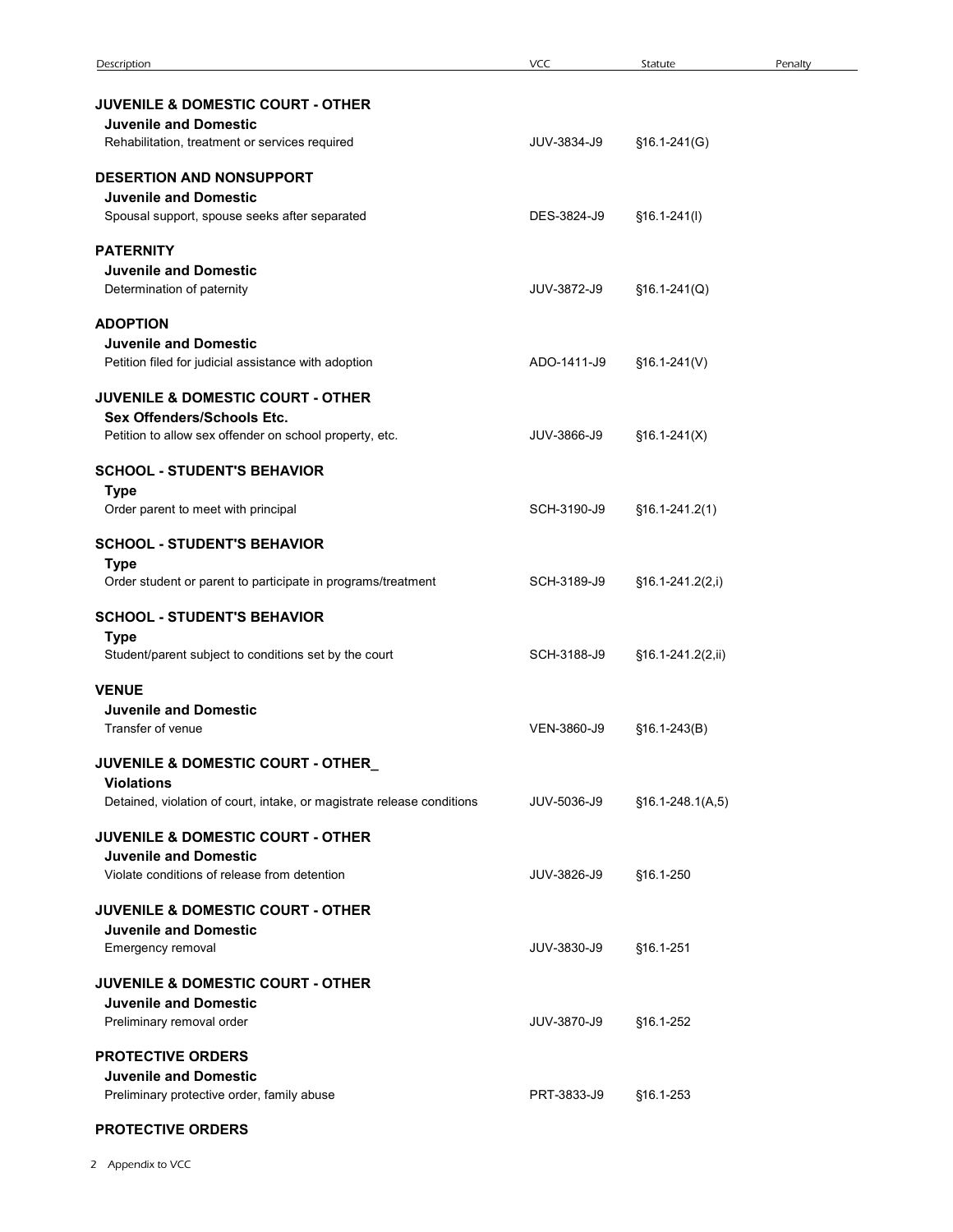| Description                                                                                                                 | <b>VCC</b>  | Statute        | Penalty                          |
|-----------------------------------------------------------------------------------------------------------------------------|-------------|----------------|----------------------------------|
| <b>PROTECTIVE ORDERS</b><br><b>Juvenile and Domestic</b>                                                                    |             |                |                                  |
| Protection order, family abuse                                                                                              | PRT-3836-J9 | §16.1-253.1    |                                  |
| <b>TRAFFIC - OPERATOR'S LICENSE</b><br>Juvenile<br>Motion for a restricted operator's license                               | LIC-6869-J9 | §16.1-278.8    |                                  |
| <b>TRAFFIC - OPERATOR'S LICENSE</b>                                                                                         |             |                |                                  |
| Juvenile<br>Motion for a restricted operator's license                                                                      | LIC-6870-J9 | §16.1-278.9    |                                  |
| DESERTION AND NONSUPPORT<br><b>Juvenile and Domestic</b><br>Motion to show cause (DCSE administrative order)                | DES-3880-J9 | §16.1-278.16   |                                  |
| <b>PROTECTIVE ORDERS</b><br><b>Juvenile and Domestic</b>                                                                    |             |                |                                  |
| Motion to amend a protective order                                                                                          | PRT-3867-J9 | §16.1-279.1(F) |                                  |
| <b>JUVENILE &amp; DOMESTIC COURT - OTHER</b><br><b>Juvenile and Domestic</b><br>Foster care plan review                     | JUV-3831-J9 | §16.1-282      |                                  |
| <b>JUVENILE &amp; DOMESTIC COURT - OTHER</b><br><b>Juvenile and Domestic</b>                                                |             |                |                                  |
| Termination of parental rights                                                                                              | JUV-3835-J9 | §16.1-283      |                                  |
| <b>JUVENILE &amp; DOMESTIC COURT - OTHER</b><br><b>Juvenile and Domestic</b><br>Restoration of parental rights petition     | JUS-4271-J9 | §16.1-283.2    |                                  |
| <b>SERIOUS JUVENILE OFFENDER</b>                                                                                            |             |                |                                  |
| <b>Juvenile and Domestic</b><br>Release and review hearing                                                                  | SJO-3853-J9 | §16.1-285.2    |                                  |
| <b>JUVENILE &amp; DOMESTIC COURT - OTHER</b><br><b>Juvenile and Domestic</b><br>Judicial review of probation or parole case | JUV-3879-J9 | §16.1-289      |                                  |
| JUVENILE & DOMESTIC COURT - OTHER                                                                                           |             |                |                                  |
| <b>Juvenile and Domestic</b><br>Motion to amend - order to attend counseling                                                | JUV-3878-J9 | §16.1-289.2    |                                  |
| <b>CONTEMPT OF COURT</b><br><b>Juvenile and Domestic</b><br>Child in need of services violates court order (subsequent)     | CON-5005-J9 | §16.1-292(D)   |                                  |
| <b>CONTEMPT OF COURT</b><br><b>Juvenile and Domestic</b><br>Child in need of supervision violates court order               | CON-5009-J9 | §16.1-292(E)   |                                  |
| <b>JUVENILE &amp; DOMESTIC COURT - OTHER</b>                                                                                |             |                |                                  |
| <b>Transfer Supervision</b><br>Transfer supervision to another city, county or state                                        | JUV-5013-J9 | §16.1-295      |                                  |
| JUVENILE & DOMESTIC COURT - OTHER                                                                                           |             |                |                                  |
|                                                                                                                             |             |                | Virginia Court Codes - Statute 3 |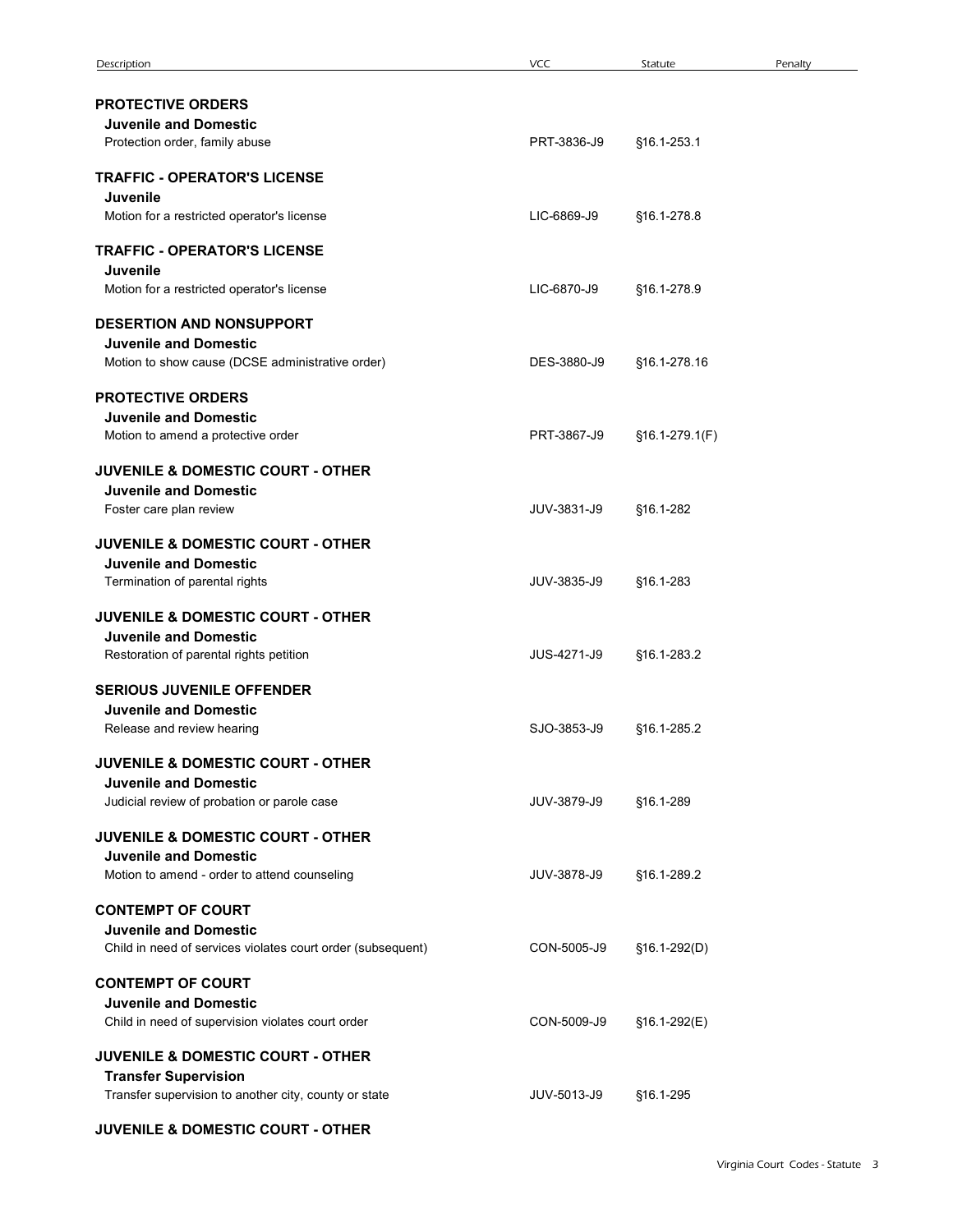| Description                                                                                      | <b>VCC</b>  | Statute          | Penalty |  |
|--------------------------------------------------------------------------------------------------|-------------|------------------|---------|--|
| <b>JUVENILE &amp; DOMESTIC COURT - OTHER</b>                                                     |             |                  |         |  |
| <b>Expunge Record</b>                                                                            |             |                  |         |  |
| Motion to expunge record                                                                         | JUV-3774-J9 | §16.1-306        |         |  |
| <b>INTERSTATE COMPACT</b>                                                                        |             |                  |         |  |
| <b>Juvenile and Domestic</b><br>Cooperative Supervision Probationers and Parolees - Article I(i) | ICJ-8103-J9 | §16.1-323        |         |  |
| Return of Absconders, Escapees, Accused Delinquents - Article I(iii)                             | ICJ-8101-J9 | §16.1-323        |         |  |
| Return of Runaway - Article I(iii)                                                               | ICJ-8100-J9 | §16.1-323        |         |  |
| <b>JUVENILE &amp; DOMESTIC COURT - OTHER</b><br><b>Juvenile and Domestic</b>                     |             |                  |         |  |
| Emancipation                                                                                     | JUV-3829-J9 | §16.1-333        |         |  |
| PSYCHIATRIC INPATIENT TREATMENT (MINORS)                                                         |             |                  |         |  |
| <b>Juvenile and Domestic</b>                                                                     |             |                  |         |  |
| Inpatient treatment of minors                                                                    | PSY-3839-J9 | §16.1-337        |         |  |
| PSYCHIATRIC INPATIENT TREATMENT (MINORS)                                                         |             |                  |         |  |
| <b>Juvenile and Domestic</b><br>Parental admit less than 14; non-objecting minor 14 or older     | PSY-3846-J9 | §16.1-338        |         |  |
| PSYCHIATRIC INPATIENT TREATMENT (MINORS)                                                         |             |                  |         |  |
| <b>Juvenile and Domestic</b>                                                                     |             |                  |         |  |
| Parental admission of objecting minor 14 yrs. or older                                           | PSY-3841-J9 | §16.1-339        |         |  |
| PSYCHIATRIC INPATIENT TREATMENT (MINORS)                                                         |             |                  |         |  |
| <b>Juvenile and Domestic</b><br>Emergency admission                                              | PSY-3837-J9 | §16.1-340        |         |  |
|                                                                                                  |             |                  |         |  |
| PSYCHIATRIC INPATIENT TREATMENT (MINORS)<br><b>Juvenile and Domestic</b>                         |             |                  |         |  |
| Involuntary commitment                                                                           | PSY-3838-J9 | §16.1-341        |         |  |
| PSYCHIATRIC INPATIENT TREATMENT (MINORS)                                                         |             |                  |         |  |
| <b>Juvenile and Domestic</b><br>Involuntary commitment - clinical evaluation                     | PSY-3840-J9 | §16.1-342        |         |  |
|                                                                                                  |             |                  |         |  |
| <b>CUSTODY</b><br><b>Juvenile and Domestic</b>                                                   |             |                  |         |  |
| Standby guardianship - petition                                                                  | CUS-3871-J9 | §16.1-350        |         |  |
| <b>FAMILY OFFENSE</b>                                                                            |             |                  |         |  |
| <b>Tobacco - Civil</b><br>Purchase, attempted purchase or possession of tobacco by minor         | FAM-3856-J9 | §18.2-371.2(B)   | Fine    |  |
|                                                                                                  |             |                  |         |  |
| <b>CUSTODY</b><br><b>Juvenile and Domestic</b>                                                   |             |                  |         |  |
| Motion to show cause - custody/visitation                                                        | CUS-3874-J9 | $$18.2 - 456(5)$ |         |  |
| <b>DESERTION AND NONSUPPORT</b>                                                                  |             |                  |         |  |
| <b>Juvenile and Domestic</b>                                                                     | DES-3877-J9 |                  |         |  |
| Motion to show cause - non-support court orders                                                  |             | $$18.2 - 456(5)$ |         |  |
| <b>STATUS OFFENSES - CHINS SUPERVISION</b><br><b>Juvenile and Domestic</b>                       |             |                  |         |  |
| Motion to show cause - parents fail to obey CHINS/Delinq order                                   | STA-3873-J9 | §18.2-456(5)     |         |  |
| Appendix to VCC                                                                                  |             |                  |         |  |
|                                                                                                  |             |                  |         |  |
|                                                                                                  |             |                  |         |  |
|                                                                                                  |             |                  |         |  |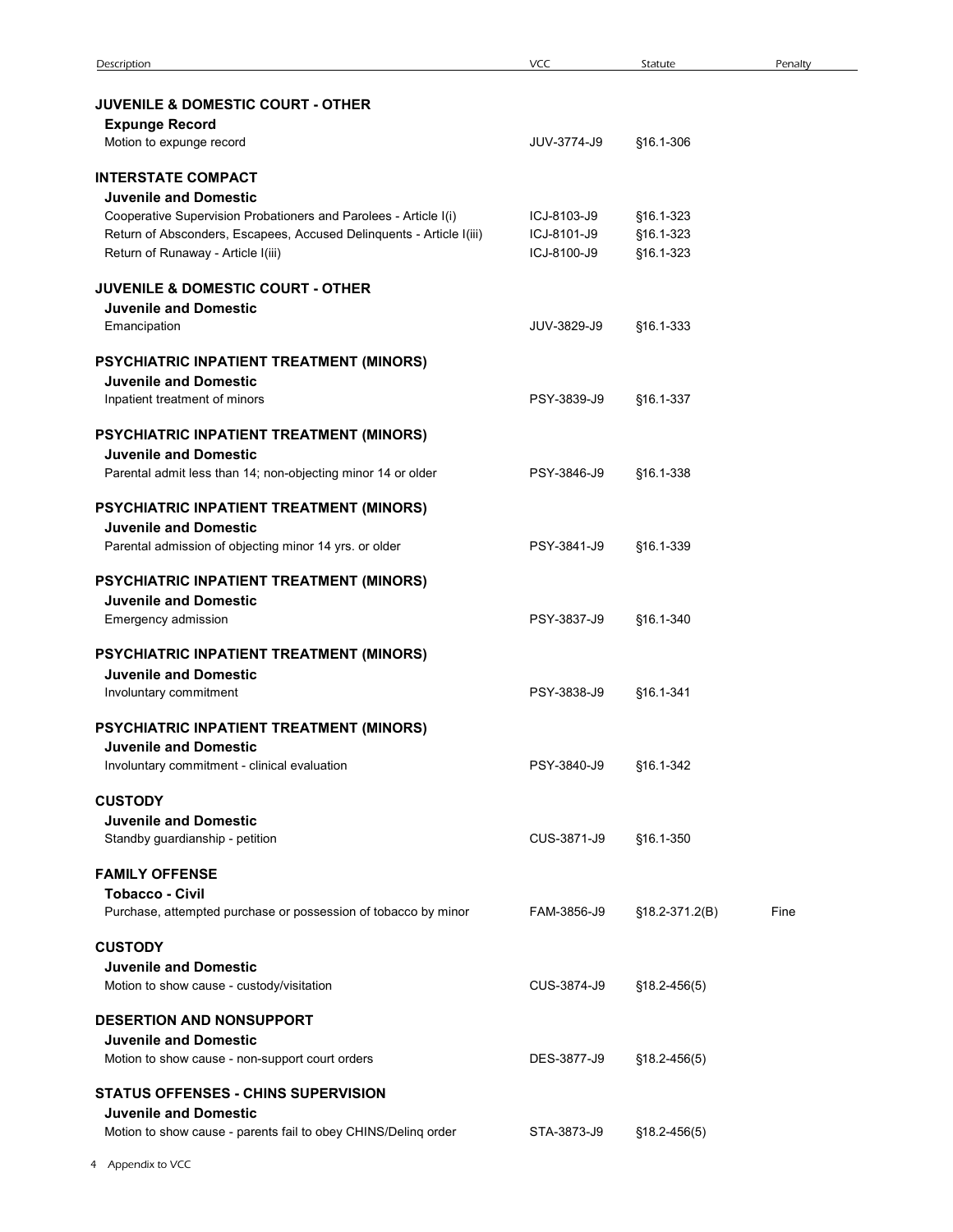| Description                                                                                             | <b>VCC</b>  | Penalty<br>Statute               |
|---------------------------------------------------------------------------------------------------------|-------------|----------------------------------|
| <b>PROTECTIVE ORDERS</b><br><b>Juvenile and Domestic</b>                                                |             |                                  |
| Emergency protective orders in cases of stalking                                                        | PRT-3861-J9 | §19.2-152.8                      |
| <b>PROTECTIVE ORDERS</b><br><b>Juvenile and Domestic</b><br>Preliminary protective order                | PRT-3862-J9 | §19.2-152.9                      |
| <b>PROTECTIVE ORDERS</b><br><b>Juvenile and Domestic</b><br>Protective order                            | PRT-3863-J9 | §19.2-152.10                     |
| <b>JUVENILE &amp; DOMESTIC COURT - OTHER</b><br><b>Juvenile and Domestic</b>                            |             |                                  |
| <b>Parental Determination</b>                                                                           | JUV-3832-J9 | §20-49.1                         |
| <b>DESERTION AND NONSUPPORT</b><br><b>Juvenile and Domestic</b><br>Blood testing to determine paternity | DES-3821-J9 | §20-49.3                         |
| JUVENILE & DOMESTIC COURT - OTHER<br><b>Juvenile and Domestic</b>                                       |             |                                  |
| Paternity, relief from legal determination                                                              | JUV-3869-J9 | §20-49.10                        |
| <b>DESERTION AND NONSUPPORT</b><br><b>Juvenile and Domestic</b><br>Commonwealth as initiating state     | DES-3822-J9 | §20-88.47                        |
| DESERTION AND NONSUPPORT<br><b>Juvenile and Domestic</b><br>Commonwealth as responding state            | DES-3823-J9 | §20-88.48                        |
| <b>CUSTODY</b>                                                                                          |             |                                  |
| <b>Juvenile and Domestic</b><br>Motion to amend - custody/visitation                                    | CUS-3875-J9 | §20-124.2                        |
| DESERTION AND NONSUPPORT<br><b>Juvenile and Domestic</b><br>Motion to amend - non-support orders        | DES-3876-J9 | $\S20-124.2(C)$                  |
| <b>SCHOOL ATTENDANCE</b>                                                                                |             |                                  |
| <b>Type</b><br>Release from mandatory school attendance                                                 | SCH-3278-J9 | $\S22.1 - 254(C, 2)$             |
| <b>TRAFFIC - OPERATOR'S LICENSE</b><br>Juvenile                                                         |             |                                  |
| Parent or guardian, etc., requests license be canceled                                                  | LIC-6797-J9 | §46.2-334(B)                     |
| <b>TRAFFIC - OPERATOR'S LICENSE</b><br>Juvenile<br>License suspended for unexcused absences             | LIC-6698-J9 | §46.2-334.001                    |
| <b>TRAFFIC - OPERATOR'S LICENSE</b>                                                                     |             |                                  |
| <b>Restricted License</b><br>Petition to request restricted license                                     | LIC-6794-J9 | §46.2-334.01(A,2)                |
| <b>TRAFFIC - OPERATOR'S LICENSE</b>                                                                     |             |                                  |
|                                                                                                         |             | Virginia Court Codes - Statute 5 |
|                                                                                                         |             |                                  |